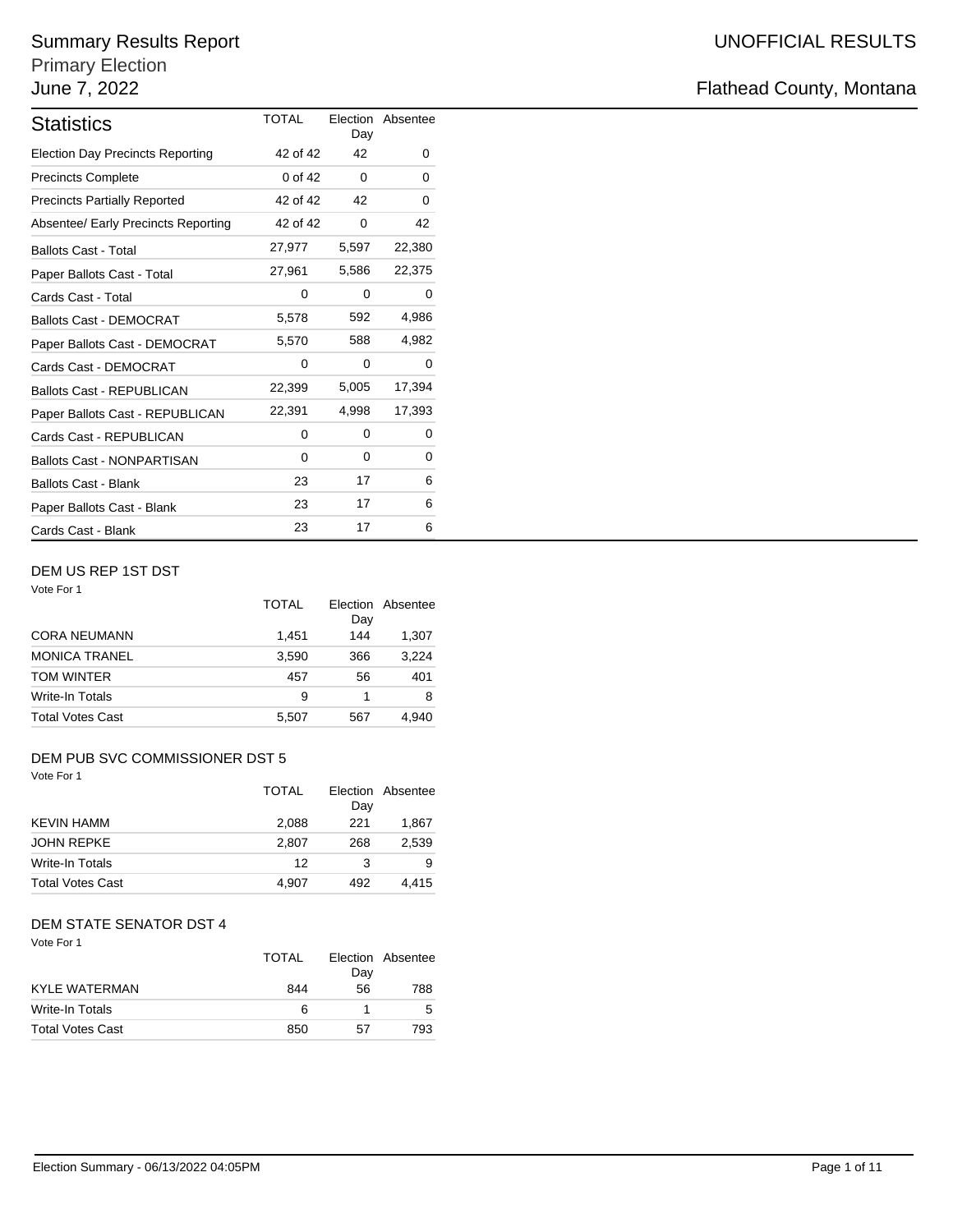# DEM STATE SENATOR DST 5

| Vote For 1              | <b>TOTAL</b> | Dav | Election Absentee |
|-------------------------|--------------|-----|-------------------|
| Write-In Totals         | 47           | 5   | 42                |
| <b>Total Votes Cast</b> | 47           | 5   | 42                |

# DEM STATE REP DST 3

| Vote For 1              | <b>TOTAL</b> | Day | Election Absentee |
|-------------------------|--------------|-----|-------------------|
| ANDREA GETTS            | 564          | 99  | 465               |
| Write-In Totals         |              |     |                   |
| <b>Total Votes Cast</b> | 565          | 99  | 466               |

### Vote For 1 DEM STATE REP DST 4

| Vote For 1              | TOTAL | Day | Election Absentee |
|-------------------------|-------|-----|-------------------|
| KIMBERLY PINTER         | 471   | 43  | 428               |
| Write-In Totals         | 2     |     |                   |
| <b>Total Votes Cast</b> | 473   | 43  | 430               |

# DEM STATE REP DST 5

Vote For 1

|                         | TOTAL |     | Election Absentee |
|-------------------------|-------|-----|-------------------|
|                         |       | Dav |                   |
| DAVE FERN               | 1.166 | 132 | 1.034             |
| Write-In Totals         | 3     | 2   |                   |
| <b>Total Votes Cast</b> | 1.169 | 134 | 1.035             |

# DEM STATE REP DST 6

| Vote For 1              | TOTAL | Dav | Election Absentee |
|-------------------------|-------|-----|-------------------|
| Write-In Totals         | 23    |     | 22.               |
| <b>Total Votes Cast</b> | 23    |     | 22.               |

## DEM STATE REP DST 7

| Vote For 1              | <b>TOTAL</b> | Day | Election Absentee |
|-------------------------|--------------|-----|-------------------|
| ANGELA KENNEDY          | 383          | 24  | 359               |
| Write-In Totals         | 3            |     |                   |
| <b>Total Votes Cast</b> | 386          | 25  | 361               |

### Vote For 1 DEM STATE REP DST 8

| VULE FUI I              | <b>TOTAL</b> | Dav | Election Absentee |
|-------------------------|--------------|-----|-------------------|
| Write-In Totals         | 30           | 2   |                   |
| <b>Total Votes Cast</b> | 30           | ર   |                   |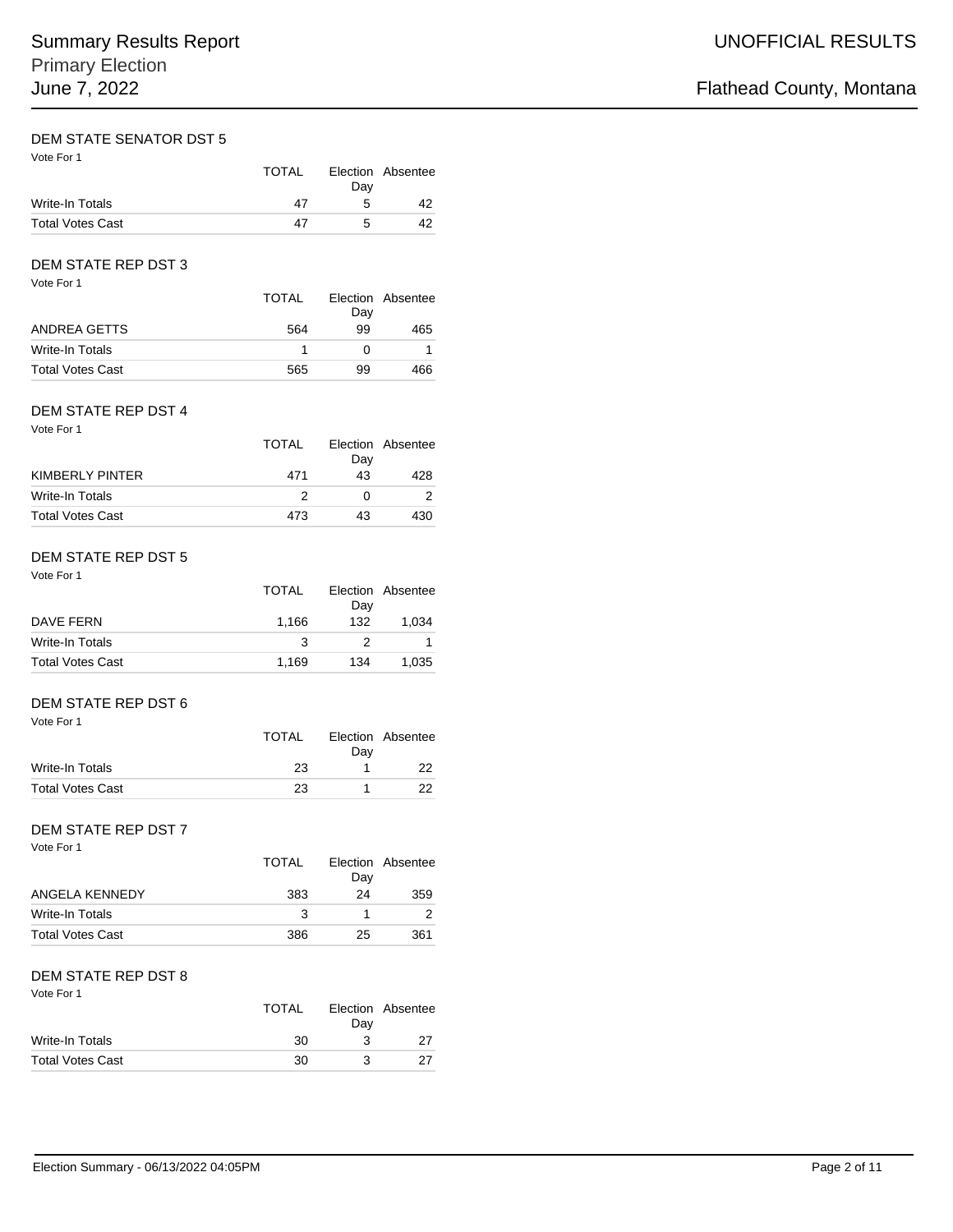# DEM STATE REP DST 9

| Vote For 1              | TOTAL | Dav | Election Absentee |
|-------------------------|-------|-----|-------------------|
| Write-In Totals         | 14    |     | 13                |
| <b>Total Votes Cast</b> | 14    | Ί.  | 13                |

# DEM STATE REP DST 10

| Vote For 1              | <b>TOTAL</b> | Day | Election Absentee |
|-------------------------|--------------|-----|-------------------|
| <b>MARK H PHILLIPS</b>  | 444          | 47  | 397               |
| Write-In Totals         | 3            |     |                   |
| <b>Total Votes Cast</b> | 447          | 47  | 400               |

### Vote For 1 DEM STATE REP DST 11

| VOLE FOI I              | <b>TOTAL</b> | Dav | Election Absentee |
|-------------------------|--------------|-----|-------------------|
| Write-In Totals         | 25           |     | 23                |
| <b>Total Votes Cast</b> | 25           |     | 23                |

### Vote For 1 DEM STATE REP DST 13

| $VUE + VI + I$          | TOTAL | Dav | Election Absentee |
|-------------------------|-------|-----|-------------------|
| <b>COLLEEN HINDS</b>    | 98    | 10  | 88                |
| Write-In Totals         | O     |     |                   |
| <b>Total Votes Cast</b> | 98    | 10  | 88                |

## DEM COMMISSIONER DST 2

Vote For 1

|                         | <b>TOTAL</b> | Dav | Election Absentee |
|-------------------------|--------------|-----|-------------------|
| Write-In Totals         | 370          | 37  | 333               |
| <b>Total Votes Cast</b> | 370          | 37  | 333               |

## DEM CLERK & REC/SURVEYOR/AUDITOR

Vote For 1

|                         | <b>TOTAL</b> | Dav | Election Absentee |
|-------------------------|--------------|-----|-------------------|
| Write-In Totals         | 283          | 28  | 255               |
| <b>Total Votes Cast</b> | 283          | 28  | 255               |

# DEM SHERIFF/CORONER

|                         | <b>TOTAL</b> | Dav | Election Absentee |
|-------------------------|--------------|-----|-------------------|
| Write-In Totals         | 289          | 30  | 259               |
| <b>Total Votes Cast</b> | 289          | 30  | 259               |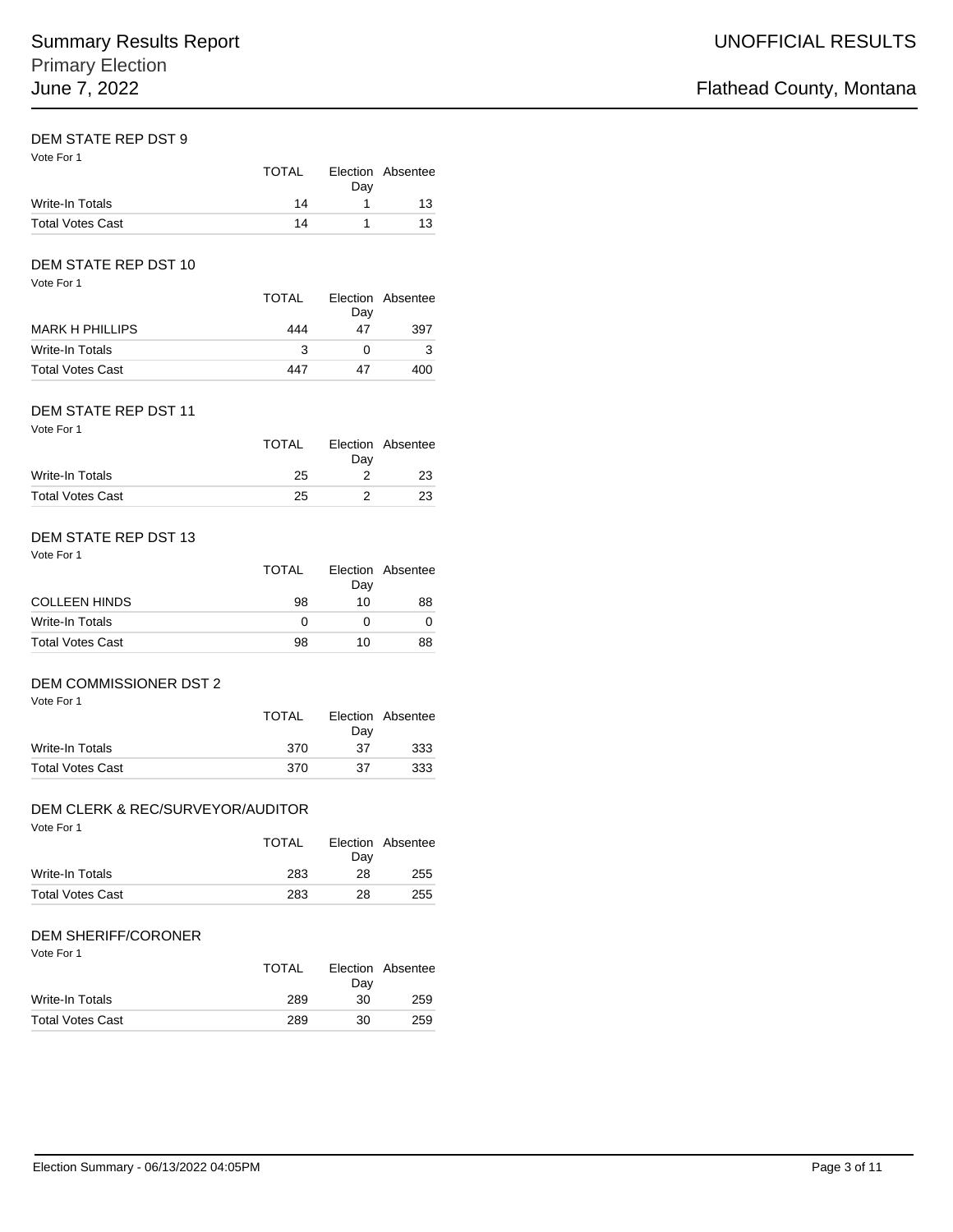# DEM ATTORNEY

| Vote For 1              | TOTAL | Dav | Election Absentee |
|-------------------------|-------|-----|-------------------|
| Write-In Totals         | 198   | 20  | 178               |
| <b>Total Votes Cast</b> | 198   | 20  | 178               |

# DEM SUPT OF SCHOOLS

| Vote For 1              | TOTAL | Dav | Election Absentee |
|-------------------------|-------|-----|-------------------|
| Write-In Totals         | 284   | 25  | 259               |
| <b>Total Votes Cast</b> | 284   | 25  | 259               |

## DEM TREASURER/PUB ADMIN/ASSESSOR

| Vote For 1              | TOTAL | Dav | Election Absentee |
|-------------------------|-------|-----|-------------------|
| Write-In Totals         | 218   | 20  | 198               |
| <b>Total Votes Cast</b> | 218   | 20  | 198               |

# REP US REP 1ST DST

| Vote For 1              |              |       |                   |
|-------------------------|--------------|-------|-------------------|
|                         | <b>TOTAL</b> | Day   | Election Absentee |
| <b>MITCH HEUER</b>      | 550          | 72    | 478               |
| <b>MATT JETTE</b>       | 1,984        | 152   | 1,832             |
| AL "DOC" OLSZEWSKI      | 10,463       | 2,225 | 8,238             |
| <b>MARY TODD</b>        | 2,016        | 470   | 1,546             |
| RYAN K ZINKE            | 6,949        | 2,017 | 4,932             |
| Write-In Totals         | 52           | 7     | 45                |
| <b>Total Votes Cast</b> | 22.014       | 4.943 | 17.071            |

# REP PUB SVC COMMISSIONER DST 5

| Vote For 1              |              |       |                   |
|-------------------------|--------------|-------|-------------------|
|                         | <b>TOTAL</b> | Dav   | Election Absentee |
| ANN BUKACEK             | 6,753        | 1,919 | 4,834             |
| <b>DEAN CRABB</b>       | 1,848        | 313   | 1,535             |
| <b>JOE DOOLING</b>      | 4,000        | 638   | 3,362             |
| <b>DEREK SKEES</b>      | 7.869        | 1.779 | 6,090             |
| Write-In Totals         | 83           | 18    | 65                |
| <b>Total Votes Cast</b> | 20,553       | 4,667 | 15,886            |

# REP STATE SENATOR DST 4

| Vote For 1              | <b>TOTAL</b> | Day | Election Absentee |
|-------------------------|--------------|-----|-------------------|
| <b>JOHN FULLER</b>      | 2.082        | 495 | 1.587             |
| LEE HUESTIS             | 1.590        | 244 | 1.346             |
| Write-In Totals         | 13           | 2   | 11                |
| <b>Total Votes Cast</b> | 3,685        | 741 | 2.944             |
|                         |              |     |                   |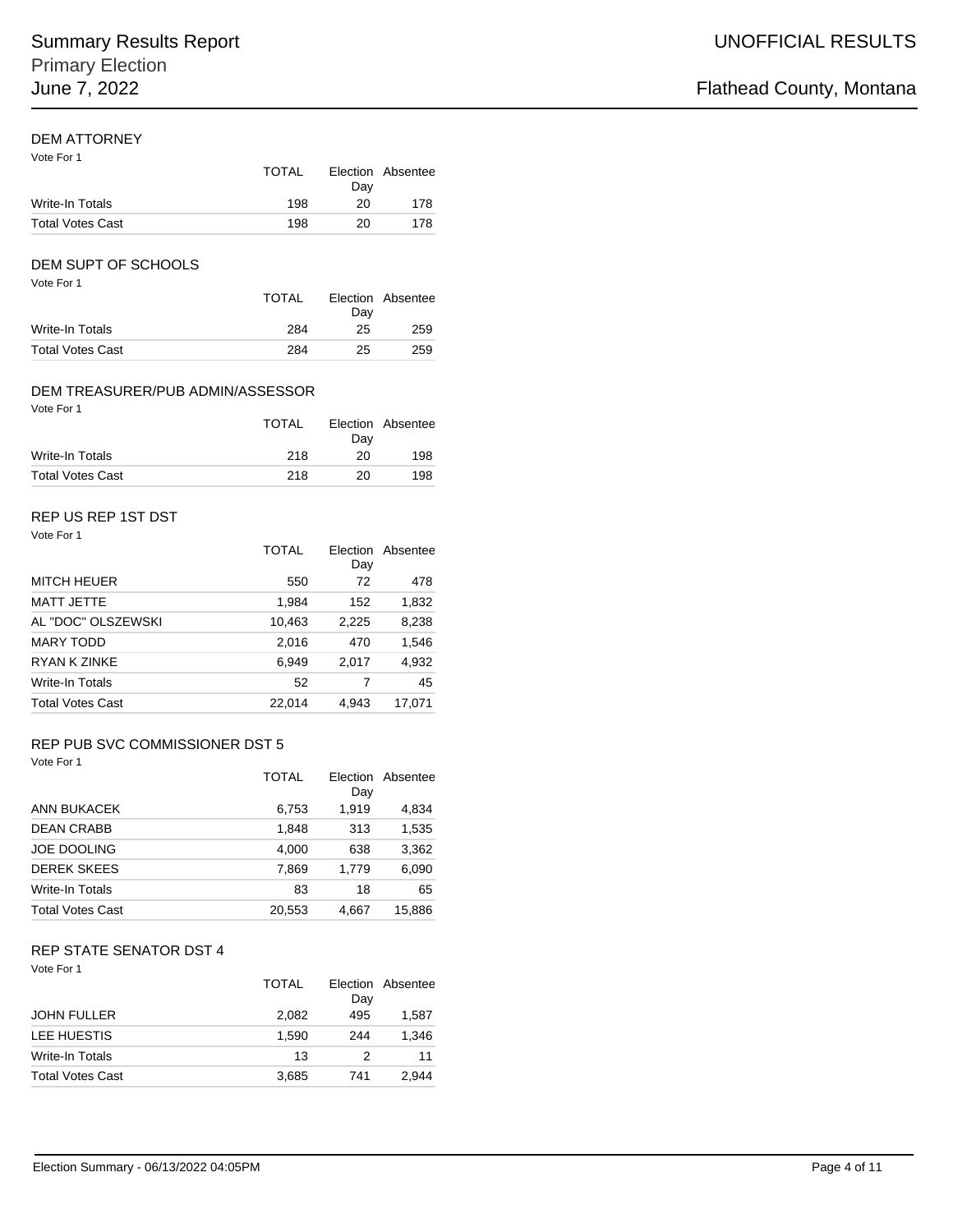### Vote For 1 REP STATE SENATOR DST 5

| Vote For 1              | <b>TOTAL</b> | Day | Election Absentee |
|-------------------------|--------------|-----|-------------------|
| <b>MARK NOLAND</b>      | 2,660        | 619 | 2.041             |
| <b>ROB TRACY</b>        | 1,636        | 293 | 1.343             |
| Write-In Totals         | 5            | 0   | 5                 |
| <b>Total Votes Cast</b> | 4,301        | 912 | 3.389             |

## REP STATE REP DST 3

| Vote For 1 |  |
|------------|--|
|            |  |

| , , , , , , , , ,       | <b>TOTAL</b> | Dav | Election Absentee |
|-------------------------|--------------|-----|-------------------|
| <b>BRAXTON MITCHELL</b> | 1.348        | 378 | 970               |
| LORENA WOOD             | 495          | 92  | 403               |
| Write-In Totals         |              | 3   |                   |
| <b>Total Votes Cast</b> | 1,850        | 473 | 1.377             |

### Vote For 1 REP STATE REP DST 4

|                         | TOTAL | Dav | Election Absentee |
|-------------------------|-------|-----|-------------------|
| <b>MATT REGIER</b>      | 2.350 | 602 | 1.748             |
| Write-In Totals         | 36    | 3   | 33                |
| <b>Total Votes Cast</b> | 2.386 | 605 | 1.781             |

# REP STATE REP DST 5

| Vote For 1 |  |
|------------|--|
|------------|--|

|                         | TOTAL | Day | Election Absentee |
|-------------------------|-------|-----|-------------------|
| <b>LYN BENNETT</b>      | 820   | 219 | 601               |
| <b>BRIAN OWENS</b>      | 636   | 159 | 477               |
| <b>Write-In Totals</b>  | 18    | 4   | 14                |
| <b>Total Votes Cast</b> | 1.474 | 382 | 1.092             |

### REP STATE REP DST 6

Vote For 1

|                         | <b>TOTAL</b> | Day | Election Absentee |
|-------------------------|--------------|-----|-------------------|
| AMY REGIER              | 2.375        | 537 | 1.838             |
| Write-In Totals         | 38           |     | 34                |
| <b>Total Votes Cast</b> | 2.413        | 541 | 1.872             |

# REP STATE REP DST 7

| Vote For 1                | TOTAL | Dav | Election Absentee |
|---------------------------|-------|-----|-------------------|
| DAVE INGRAM               | 685   | 172 | 513               |
| <b>COURTENAY SPRUNGER</b> | 811   | 150 | 661               |
| <b>Write-In Totals</b>    | 4     | 2   | 2                 |
| <b>Total Votes Cast</b>   | 1,500 | 324 | 1.176             |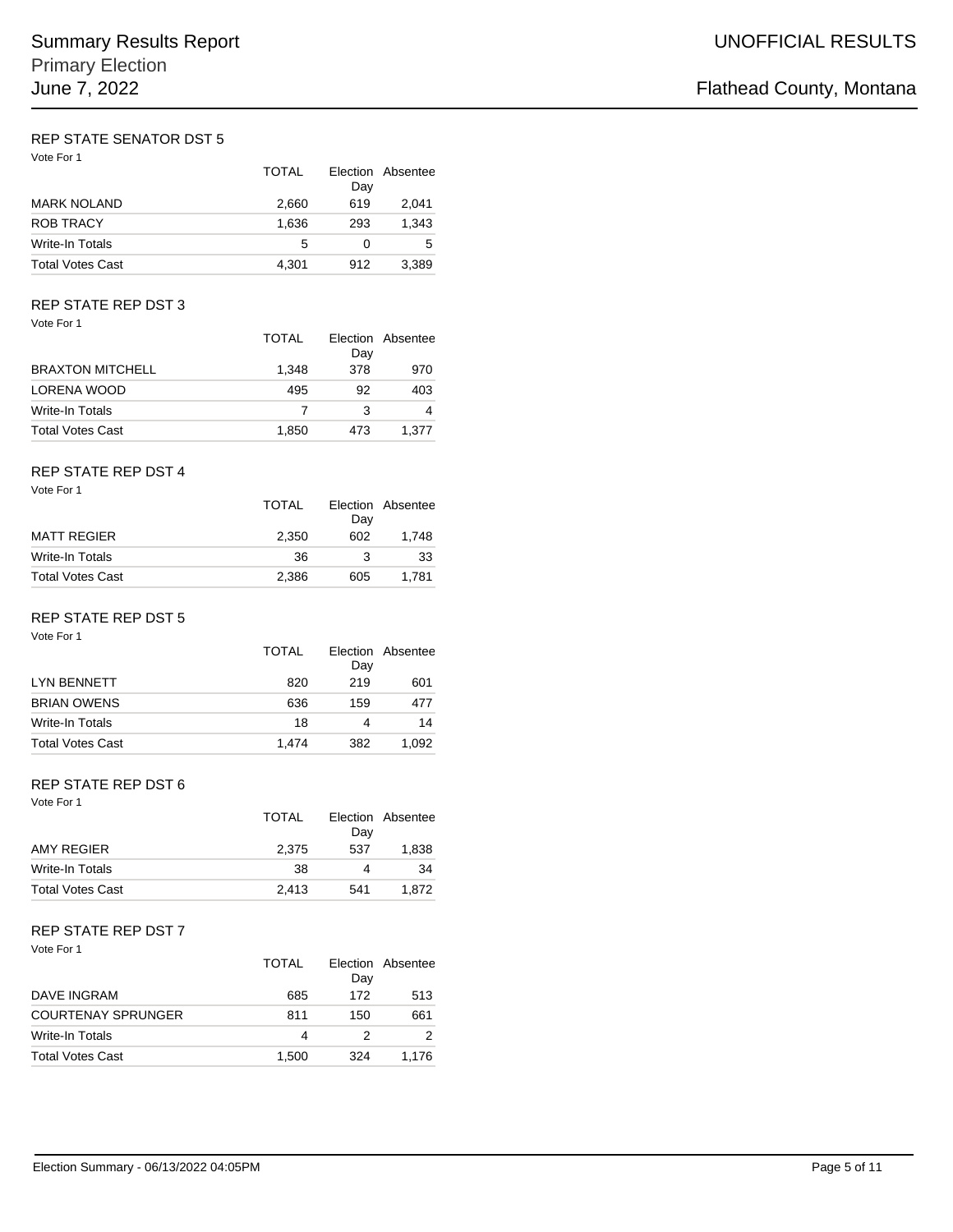### Vote For 1 REP STATE REP DST 8

| VOLE FOR 1              | <b>TOTAL</b> | Day | Election Absentee |
|-------------------------|--------------|-----|-------------------|
| DAVID DUNN              | 325          | 75  | 250               |
| <b>TERRY FALK</b>       | 1,138        | 219 | 919               |
| LYNNE M (OGDEN) RIDER   | 342          | 44  | 298               |
| <b>MARK TWICHEL</b>     | 393          | 73  | 320               |
| Write-In Totals         | 3            | 1   | 2                 |
| <b>Total Votes Cast</b> | 2,201        | 412 | 1.789             |

## REP STATE REP DST 9

Vote For 1

|                          | TOTAI | Election<br>Day | Absentee |
|--------------------------|-------|-----------------|----------|
| DAVID AUGUST             | 480   | 111             | 369      |
| <b>TONY BROCKMAN</b>     | 769   | 108             | 661      |
| <b>CONSTANCE NEUMANN</b> | 709   | 146             | 563      |
| <b>Write-In Totals</b>   | 3     | 1               |          |
| <b>Total Votes Cast</b>  | 1.961 | 366             | 1.595    |

# REP STATE REP DST 10

Vote For 1

|                         | <b>TOTAL</b> | Dav | Election Absentee |
|-------------------------|--------------|-----|-------------------|
| <b>BOB KEENAN</b>       | 2.035        | 498 | 1.537             |
| Write-In Totals         | 27           | 4   | 23                |
| <b>Total Votes Cast</b> | 2.062        | 502 | 1.560             |

### Vote For 1 REP STATE REP DST 11

| <u>V WILLET WILL T</u>  | <b>TOTAL</b> | Day | Election Absentee |
|-------------------------|--------------|-----|-------------------|
| <b>DEVON DECKER</b>     | 429          | 104 | 325               |
| RONALEE SKEES           | 776          | 178 | 598               |
| <b>TANNER J SMITH</b>   | 1.545        | 359 | 1.186             |
| Write-In Totals         | 4            | 0   | 4                 |
| <b>Total Votes Cast</b> | 2.754        | 641 | 2.113             |

# REP STATE REP DST 13

|                         | TOTAL | Dav | Election Absentee |
|-------------------------|-------|-----|-------------------|
| <b>PAUL C FIELDER</b>   | 844   | 271 | 573               |
| Write-In Totals         | -3    |     |                   |
| <b>Total Votes Cast</b> | 847   | 271 | 576               |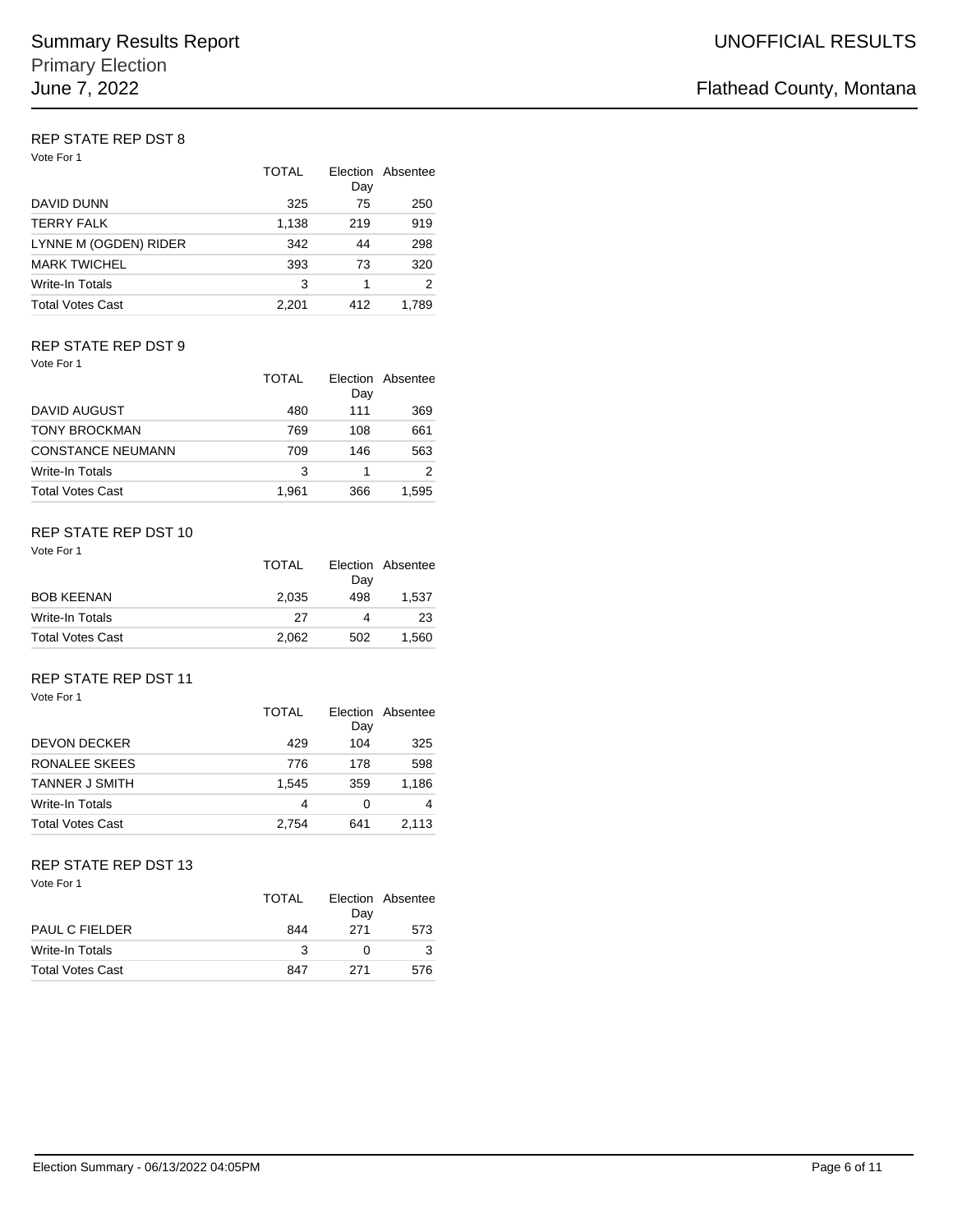### Vote For 1 REP COMMISSIONER DST 2

| Vote For 1              | <b>TOTAL</b> | Election<br>Day | Absentee |
|-------------------------|--------------|-----------------|----------|
| JOHN T (JACK) FALLON    | 7,484        | 1,360           | 6,124    |
| <b>BRIAN M. FRIESS</b>  | 3,069        | 760             | 2,309    |
| PAMELA J HOLMQUIST      | 7,526        | 1.818           | 5,708    |
| <b>JASON J. PARCE</b>   | 3,209        | 781             | 2,428    |
| Write-In Totals         | 29           | 11              | 18       |
| <b>Total Votes Cast</b> | 21,317       | 4.730           | 16.587   |

# REP CLERK & REC/SURVEYOR/AUDITOR

Vote For 1

|                         | TOTAI  | Day   | Election Absentee |
|-------------------------|--------|-------|-------------------|
| MADELENE C. HOWARD      | 4.752  | 1.322 | 3,430             |
| <b>DEBBIE PIERSON</b>   | 14.862 | 3.015 | 11.847            |
| Write-In Totals         | 38     | 12    | 26                |
| <b>Total Votes Cast</b> | 19.652 | 4.349 | 15.303            |

## REP SHERIFF/CORONER

| Vote For 1              | <b>TOTAL</b> | Dav   | Election Absentee |
|-------------------------|--------------|-------|-------------------|
| <b>BRIAN HEINO</b>      | 18.885       | 4.366 | 14.519            |
| Write-In Totals         | 138          | 33    | 105               |
| <b>Total Votes Cast</b> | 19.023       | 4,399 | 14.624            |

# REP ATTORNEY

Vote For 1

|                         | <b>TOTAL</b> |       | Election Absentee |
|-------------------------|--------------|-------|-------------------|
|                         |              | Dav   |                   |
| TRAVIS R. AHNER         | 16.877       | 3.918 | 12.959            |
| Write-In Totals         | 171          | 45    | 126               |
| <b>Total Votes Cast</b> | 17.048       | 3.963 | 13.085            |

# REP SUPT OF SCHOOLS

| Vote For 1              |              |       |                   |
|-------------------------|--------------|-------|-------------------|
|                         | <b>TOTAL</b> |       | Election Absentee |
|                         |              | Day   |                   |
| <b>ERIN ARNESON</b>     | 8.512        | 2.234 | 6,278             |
| <b>CAL KETCHUM</b>      | 11,115       | 2.110 | 9,005             |
| <b>Write-In Totals</b>  | 60           | 19    | 41                |
| <b>Total Votes Cast</b> | 19.687       | 4.363 | 15.324            |

# REP TREASURER/PUB ADMIN/ASSESSOR

|                         | <b>TOTAL</b> | Dav   | Election Absentee |
|-------------------------|--------------|-------|-------------------|
| <b>ADELE KRANTZ</b>     | 17.906       | 4.109 | 13.797            |
| Write-In Totals         | 74           | 24    | 50                |
| <b>Total Votes Cast</b> | 17.980       | 4.133 | 13.847            |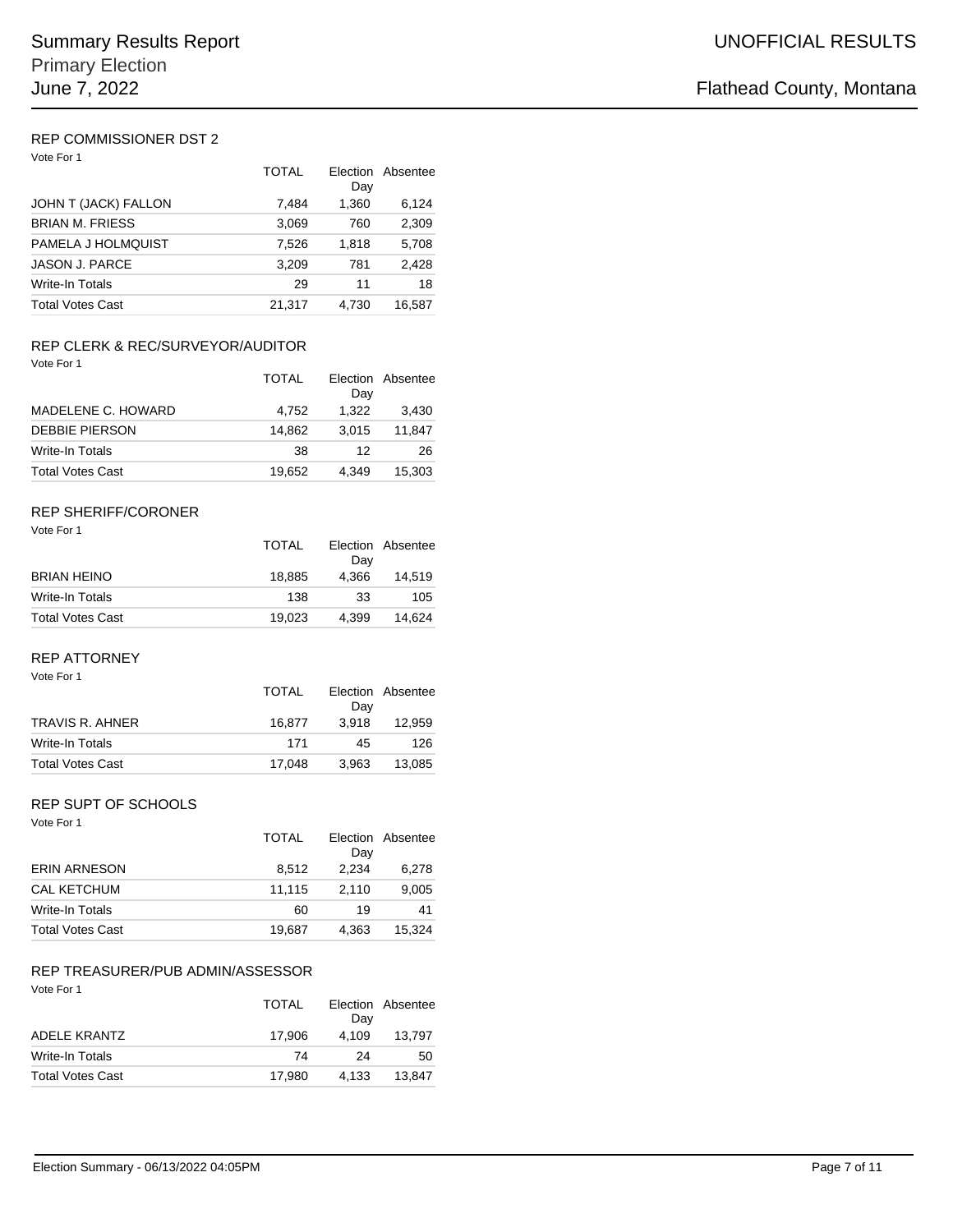# REP PCT COMMITTEEMAN PRECINCT 3

| Vote For 1              | TOTAL | Day | Election Absentee |
|-------------------------|-------|-----|-------------------|
| <b>DEVON DECKER</b>     | 124   | 22  | 102               |
| DAVE INGRAM             | 187   | 44  | 143               |
| Write-In Totals         | 5     |     |                   |
| <b>Total Votes Cast</b> | 316   | 67  | 249               |

## REP PCT COMMITTEEWOMAN PRECINCT 3

| Vote For 1              | TOTAL | Day | Election Absentee |
|-------------------------|-------|-----|-------------------|
| ANN INGRAM              | 247   | 57  | 190               |
| Write-In Totals         | 6     | 1   | 5                 |
| <b>Total Votes Cast</b> | 253   | 58  | 195               |

# REP PCT COMMITTEEMAN PRECINCT 4

|                         | TOTAL | Day | Election Absentee |
|-------------------------|-------|-----|-------------------|
| <b>JAMES ROSKOS</b>     | 250   | 48  | 202               |
| Write-In Totals         | 6     |     |                   |
| <b>Total Votes Cast</b> | 256   | 48  | 208               |

### Vote For 1 REP PCT COMMITTEEWOMAN PRECINCT 4

| TOTAL | Day | Election Absentee |
|-------|-----|-------------------|
| 178   | 28  | 150               |
| 92    | 19  | 73                |
| 3     |     |                   |
| 273   | 48  | 225               |
|       |     |                   |

# REP PCT COMMITTEEMAN PRECINCT 6

Vote For 1

|                         | <b>TOTAL</b> | Day | Election Absentee |
|-------------------------|--------------|-----|-------------------|
| <b>RUDY KOESTNER</b>    | 448          | 72  | 376               |
| MARK A. VANZANT         | 555          | 99  | 456               |
| Write-In Totals         | 6            | 3   |                   |
| <b>Total Votes Cast</b> | 1.009        | 174 | 835               |

# REP PCT COMMITTEEWOMAN PRECINCT 6

| Vote For 1              |       |     |                   |
|-------------------------|-------|-----|-------------------|
|                         | TOTAL | Dav | Election Absentee |
| <b>JOLENE REGIER</b>    | 1.033 | 172 | 861               |
| Write-In Totals         | 14    |     | 13                |
| <b>Total Votes Cast</b> | 1.047 | 173 | 874               |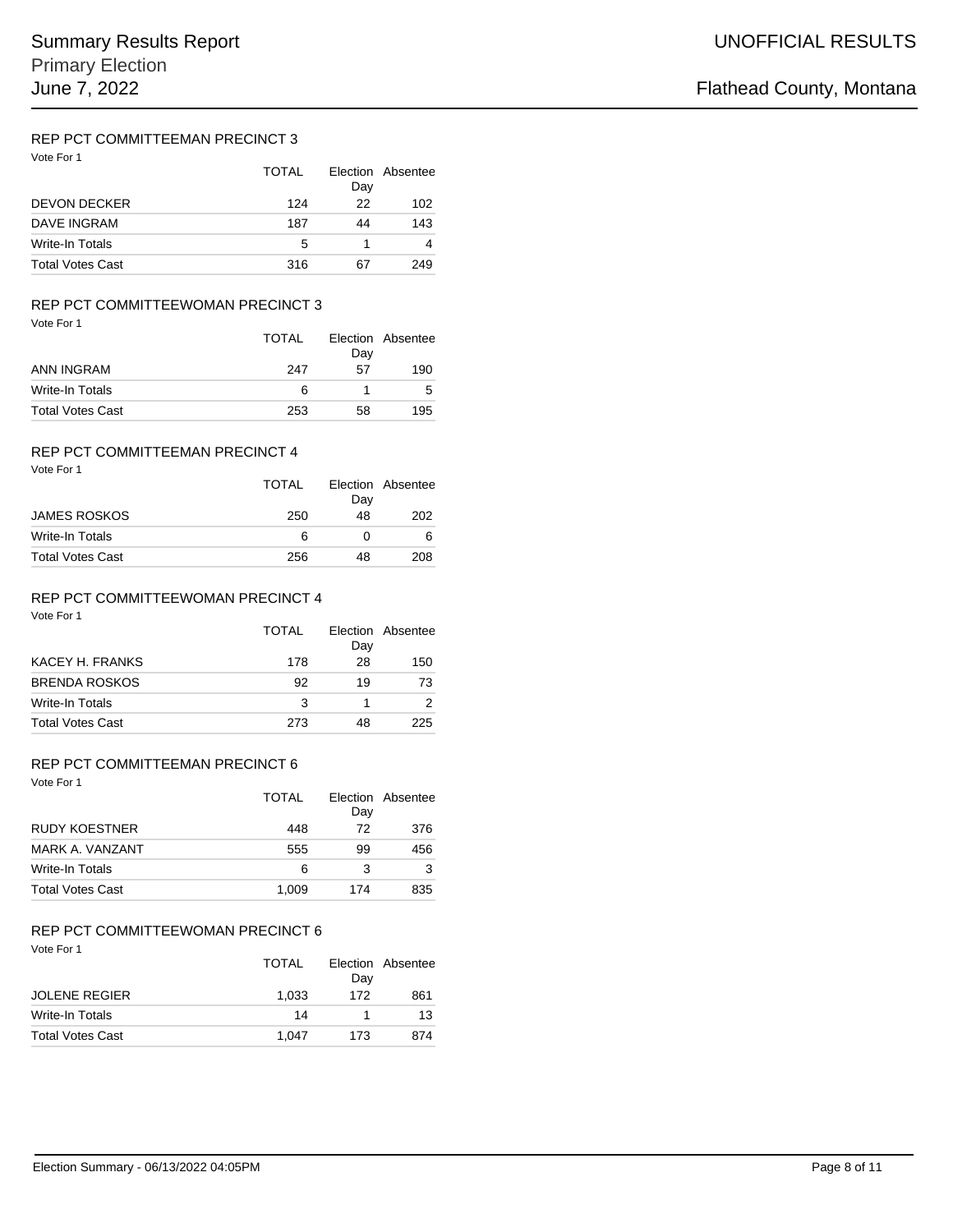# REP PCT COMMITTEEMAN PRECINCT 24

| Vote For 1               | TOTAI | Day | Election Absentee |
|--------------------------|-------|-----|-------------------|
| <b>HAROLD G. NEUMANN</b> | 171   | 64  | 107               |
| ALAN C. WILSON           | 176   | 48  | 128               |
| Write-In Totals          | 2     |     |                   |
| <b>Total Votes Cast</b>  | 349   | 113 | 236               |

### REP PCT COMMITTEEWOMAN PRECINCT 24

|                          | TOTAI | Day | Election Absentee |
|--------------------------|-------|-----|-------------------|
| <b>CONSTANCE NEUMANN</b> | 177   | 60  | 117               |
| DEBORAH M. WILSON        | 176   | 52  | 124               |
| <b>Write-In Totals</b>   |       |     |                   |
| <b>Total Votes Cast</b>  | 354   | 113 | 241               |

# REP PCT COMMITTEEMAN PRECINCT 26

| Vote For 1              | <b>TOTAL</b> | Dav | Election Absentee |
|-------------------------|--------------|-----|-------------------|
| Write-In Totals         | 18           | 3   | 15                |
| <b>Total Votes Cast</b> | 18           | 3   | 15.               |

### Vote For 1 REP PCT COMMITTEEWOMAN PRECINCT 26

| TOTAL | Day | Election Absentee |
|-------|-----|-------------------|
| 117   | 42  | 75                |
| 164   | 56  | 108               |
|       |     |                   |
| 282   | 98  | 184               |
|       |     |                   |

# REP PCT COMMITTEEMAN PRECINCT 48

Vote For 1

|                         | TOTAL | Dav | Election Absentee |
|-------------------------|-------|-----|-------------------|
| DONALD W KALTSCHMIDT    | 289   | 77  | 212               |
| Write-In Totals         | 4     |     |                   |
| <b>Total Votes Cast</b> | 293   | 77  | 216               |

# REP PCT COMMITTEEWOMAN PRECINCT 48

|                             | TOTAL | Day | Election Absentee |
|-----------------------------|-------|-----|-------------------|
| <b>JILL HUTTON GOODRICH</b> | 128   | 39  | 89                |
| <b>JULIE PERCHY</b>         | 159   | 36  | 123               |
| Write-In Totals             |       |     |                   |
| <b>Total Votes Cast</b>     | 288   | 75  | 213               |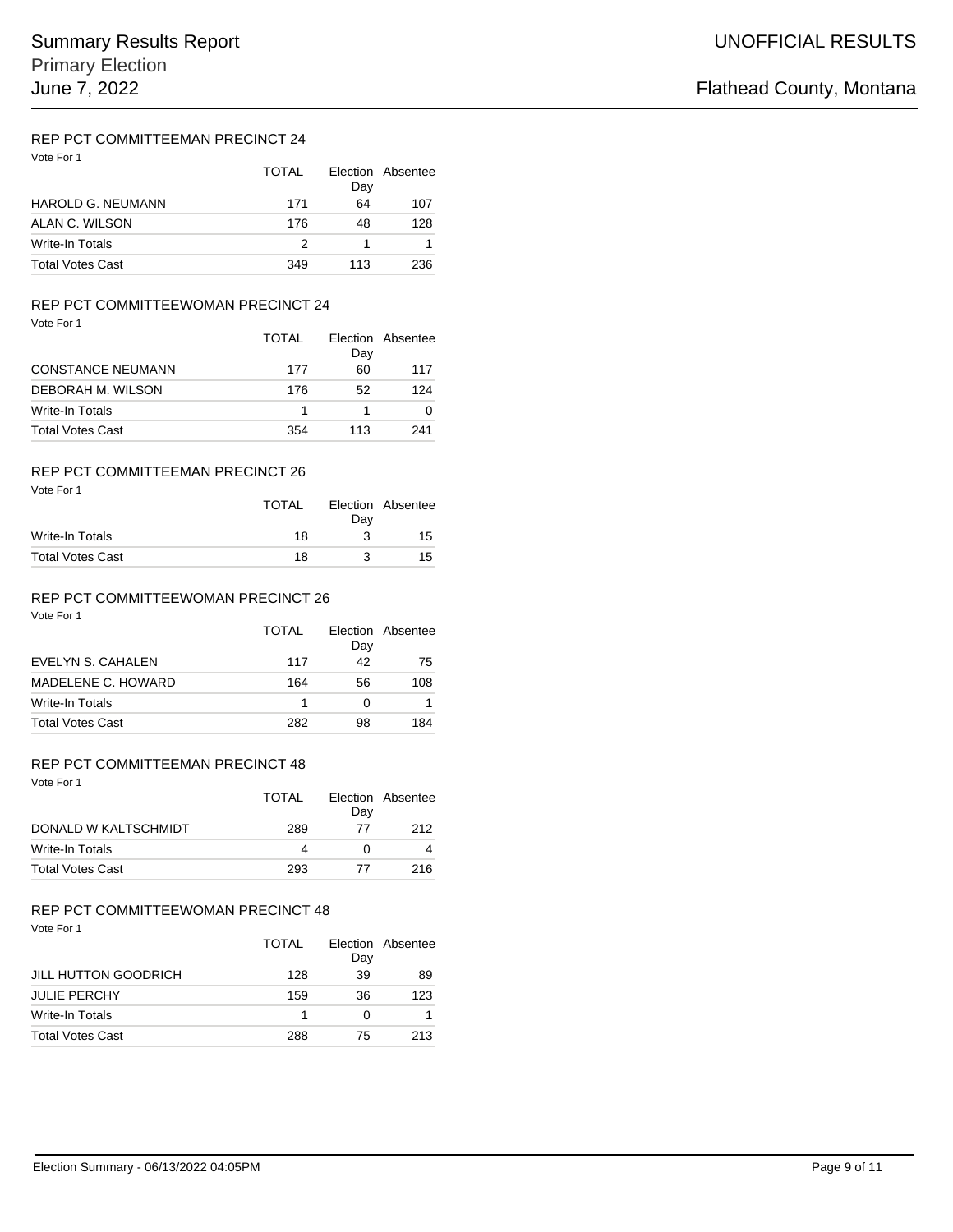# REP PCT COMMITTEEMAN PRECINCT 50

| Vote For 1              | TOTAI | Day | Election Absentee |
|-------------------------|-------|-----|-------------------|
| <b>RUSSELL MILLER</b>   | 270   | 56  | 214               |
| DAVID SWAIM             | 179   | 40  | 139               |
| Write-In Totals         |       | O   |                   |
| <b>Total Votes Cast</b> | 450   | 96  | 354               |

## REP PCT COMMITTEEWOMAN PRECINCT 50

| Vote For 1              |              |     |                   |
|-------------------------|--------------|-----|-------------------|
|                         | <b>TOTAL</b> | Day | Election Absentee |
| <b>BRENDA MILLER</b>    | 258          | 60  | 198               |
| <b>PAULA SWAIM</b>      | 193          | 36  | 157               |
| Write-In Totals         | 1            | 0   |                   |
| <b>Total Votes Cast</b> | 452          | 96  | 356               |

### Vote For 1 SUPREME COURT JUSTICE 1

|                         | <b>TOTAL</b> | Dav   | Election Absentee |
|-------------------------|--------------|-------|-------------------|
| <b>BILL D'ALTON</b>     | 5.377        | 1,033 | 4.344             |
| <b>JIM RICE</b>         | 18.017       | 3.573 | 14.444            |
| Write-In Totals         | 61           | 23    | 38                |
| <b>Total Votes Cast</b> | 23.455       | 4.629 | 18.826            |

## SUPREME COURT JUSTICE 2

| Vote For 1              | TOTAL  | <b>Flection</b><br>Day | Absentee |
|-------------------------|--------|------------------------|----------|
| <b>JAMES BROWN</b>      | 11,476 | 3,003                  | 8,473    |
| <b>INGRID GUSTAFSON</b> | 9,874  | 1.217                  | 8,657    |
| MICHAEL F. MCMAHON      | 3.594  | 787                    | 2,807    |
| Write-In Totals         | 35     | 12                     | 23       |
| <b>Total Votes Cast</b> | 24.979 | 5.019                  | 19.960   |

# DST COURT JUDGE DST 11 DPT 4

| Vote For 1              | TOTAL  | Day   | Election Absentee |
|-------------------------|--------|-------|-------------------|
| DAN WILSON              | 20.839 | 4.233 | 16,606            |
| Write-In Totals         | 169    | 41    | 128               |
| <b>Total Votes Cast</b> | 21,008 | 4.274 | 16.734            |

# DST COURT JUDGE DST 11 DPT 5

| Vote For 1              | <b>TOTAL</b> | Dav   | Election Absentee |
|-------------------------|--------------|-------|-------------------|
| DANNI COFFMAN           | 20.387       | 4.104 | 16.283            |
| Write-In Totals         | 115          | 34    | 81                |
| <b>Total Votes Cast</b> | 20,502       | 4.138 | 16.364            |